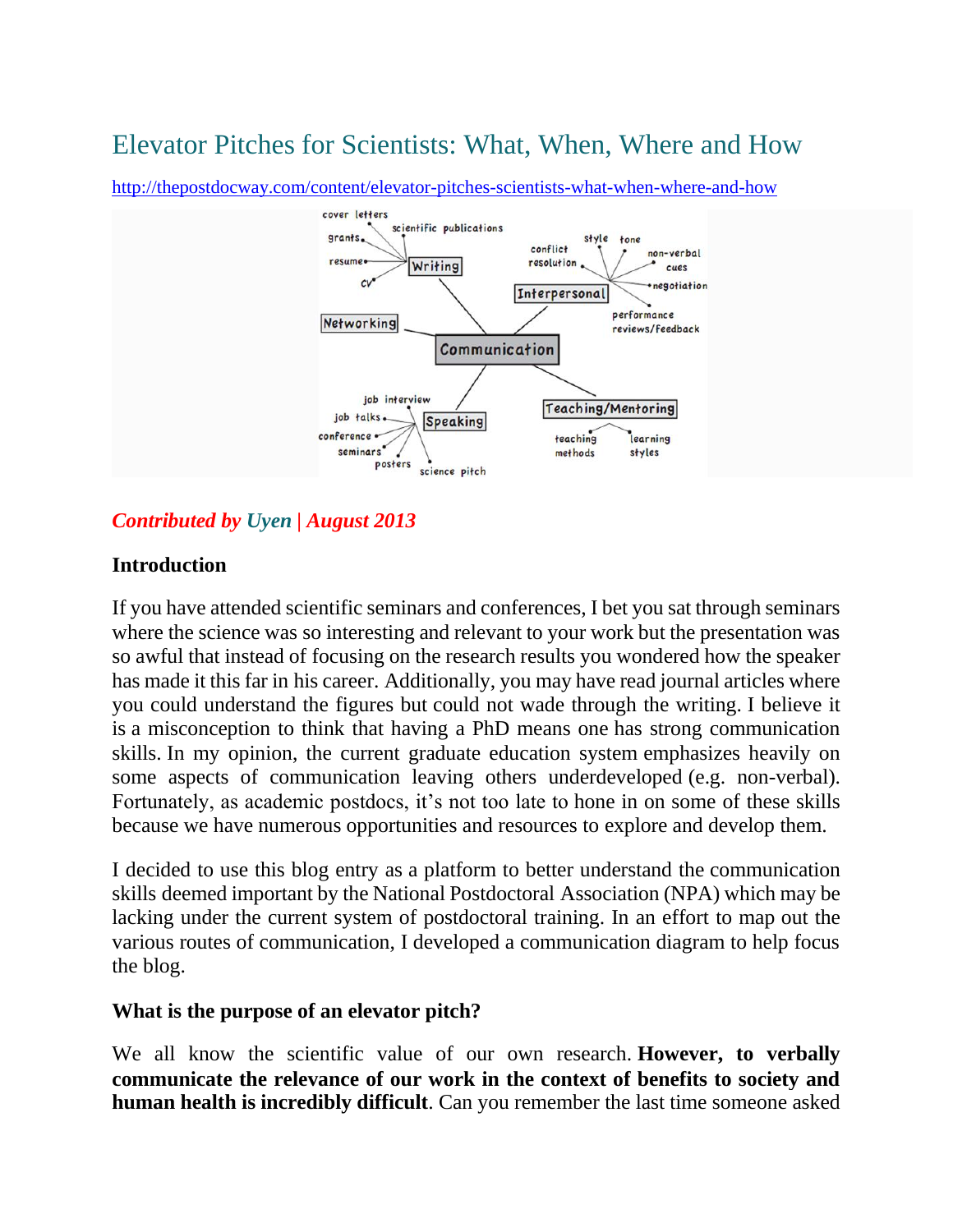you what you do for a living? What was your response and what did you say about your research? Did any of these answers sound familiar? "I am a scientist and I study the interaction between protein A and protein B?" Or "my research focuses on the effects of drug X on ion channel kinetics?" Or "I am examining the consequences of a single nucleotide polymorphism (SNP) of gene Y on the global protein expression of said gene?" So What? Who Cares? It is easy to forget that scientists make up less than 0.1% of the total human population (according to the American Association for the Advancement of Science there are about 5.8 million science and engineer researchers in the world). **Therefore, it is safe to assume that everyone you meet will have no clue what your work is all about**. Thus, there is significant value in having a prepared and well-practiced "**elevator pitch**."

# **When and where should you use an elevator pitch?**

If you google "**elevator pitch**" or "**science pitch**" you will find that most 'how to' articles preparing an elevator pitch are written for use at career fairs. However, I think elevator pitches should be used everywhere: at conferences, networking events, the bar, church and even on the bus. Basically whenever you hear "what do you do for a living?" or "what is your research on?" it is time to use your elevator pitch.

Here is one clever place an elevator pitch may be used to advertise your research and yourself. The next time you have a chance to attend seminars given by prominent scientists in your field either at your own institution or at national meetings, gather some courage to stand up and ask the speaker a question during the Q&A session. **When it is your time at the microphone (assuming there is one), state your name, what you do or your 15 second elevator pitch, and then follow with an insightful question**. And voila! You have broadcasted your research and yourself to a roomful of scientists, some of whom may be representatives of pharmaceutical and biotech companies.

## **How to prepare an elevator pitch?**

Elevator pitches come in many different flavors. For example, at seminars similar to those mentioned above, a simple 15 seconds introduction is more appropriate. However, the method outlined below is for preparing an elevator pitch with the intention of delivering to a smaller audience (one or two people). This method is inspired by Mr. Mark Magnacca's "Grab Your Audience's Attention: First Impressions Set the Presentation On – or Off – Course."

**Keep in mind that most elevator rides are less than one minute**. **Therefore, the pitches should be between 30-60 seconds**. You may think that scientific research is too abstract to explain in one minute and you would be absolutely correct! It is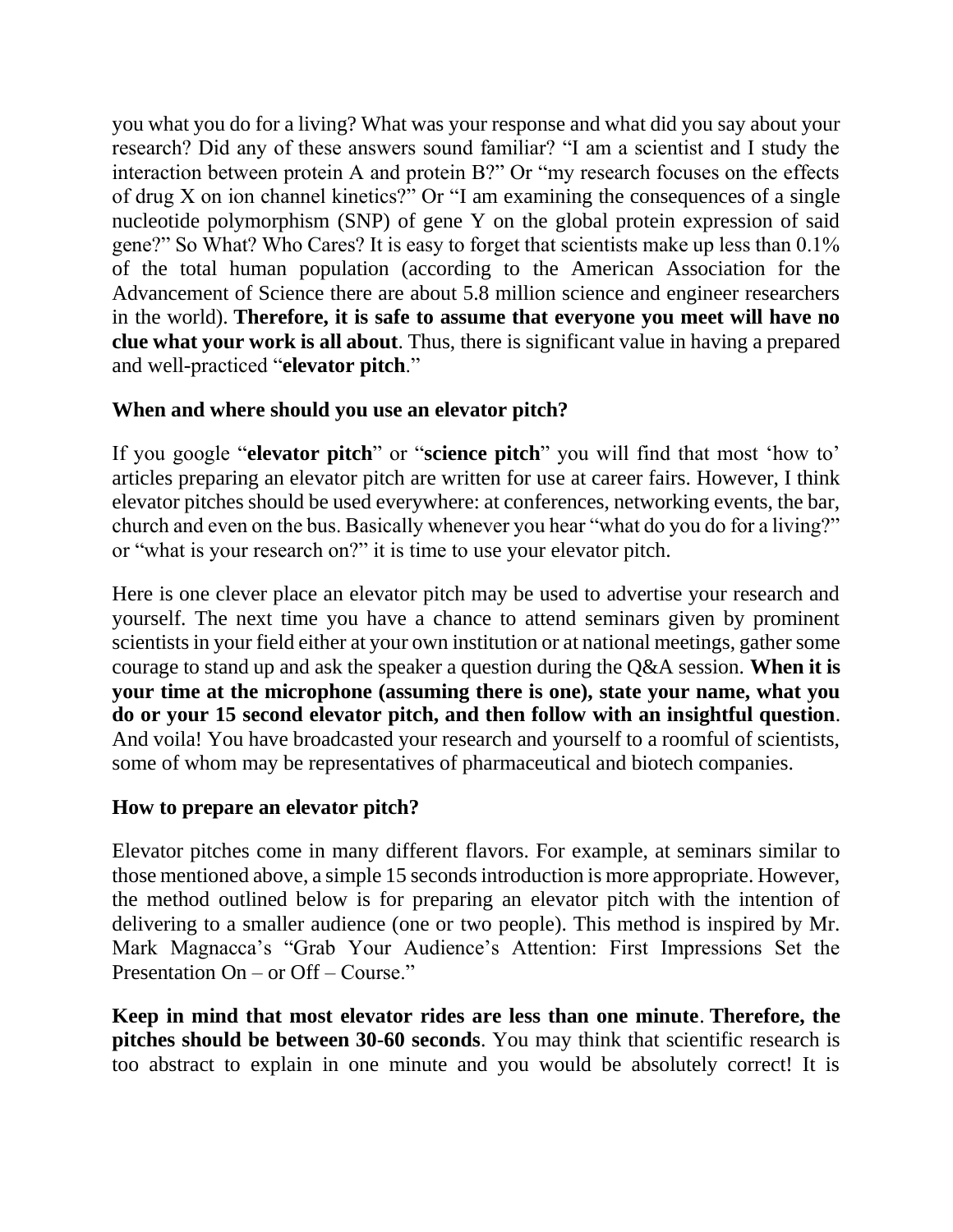important to remember the purpose of an elevator pitch is to get your listeners interested in learning more about your work by agreeing to schedule a second meeting with you.

## **My suggestions**

Here are my suggestions for preparing an elevator pitch for scientists. For biologists, it is best to express the relevance of your scientific research in the context of disease states. If you are studying the function of a protein that has a connection to a health condition – deliberately state this in your elevator pitch. Start by asking your listeners a simple question "have you heard of disease X?" The answer will allow you to gauge the listeners' level of understanding of your research area. This is critical to delivering a message your audience will remember. How to proceed with your elevator pitch depends on the response you receive. If the answer is "YES" then follow by explaining your research. However, if the response is a "NO" it is an opportunity for you to concisely describe the disease state, the statistics on people affected by the condition, and whether a cause or cure is known. Proceed by describing how your research will bring us closer to an understanding of either the cause or cure for the disease.

I will use my own research as an example. Below is a modified abstract for a research paper I submitted for peer-review.

*"Statins are potent inhibitors of cholesterol biosynthesis and are clinically beneficial in preventing cardiovascular diseases. Independent of their lipid-lowering effects, these compounds have been shown to improve endothelial function and inhibit the thrombogenic response. Accumulating evidence suggests an important role of the mitogen-activated protein kinase ERK5 in eliciting the beneficial effects of statins in the endothelium. However, despite the therapeutic values of these drugs, muscle-related toxicity limits their use in some patients. Here, we explored the mechanism of statinmediated transactivation of ERK5 in the human endothelium with the goal of identifying compounds that activate the ERK5 pathway but are non-toxic to C2C12 skeletal myofibers, a cellular surrogate model to study muscle myopathy. We demonstrate that statin activation of ERK5 is dependent on the cellular reduction of geranylgeranyl pyrophosphates which are isoprenoid precursors critical for the post-translational modifications and trafficking of GTPases. Furthermore, we found that the combination of drug A and drug B mimicked the statin-mediated transactivation of ERK5. Drug A and B together recapitulated the beneficial effects of statins by transcriptionally upregulating anti-inflammatory mediators such as genes X, Y, and Z. Finally, C2C12 skeletal myotubes treated with both Drug A and B failed to cause the morphological and cellular changes that have been recognized as biomarkers of statin-associated myopathy. Hence, the combinatorial Drug A and B drug regimen provides a promising alternative avenue for activating the ERK5 pathway for the enhancement of endothelial function."*